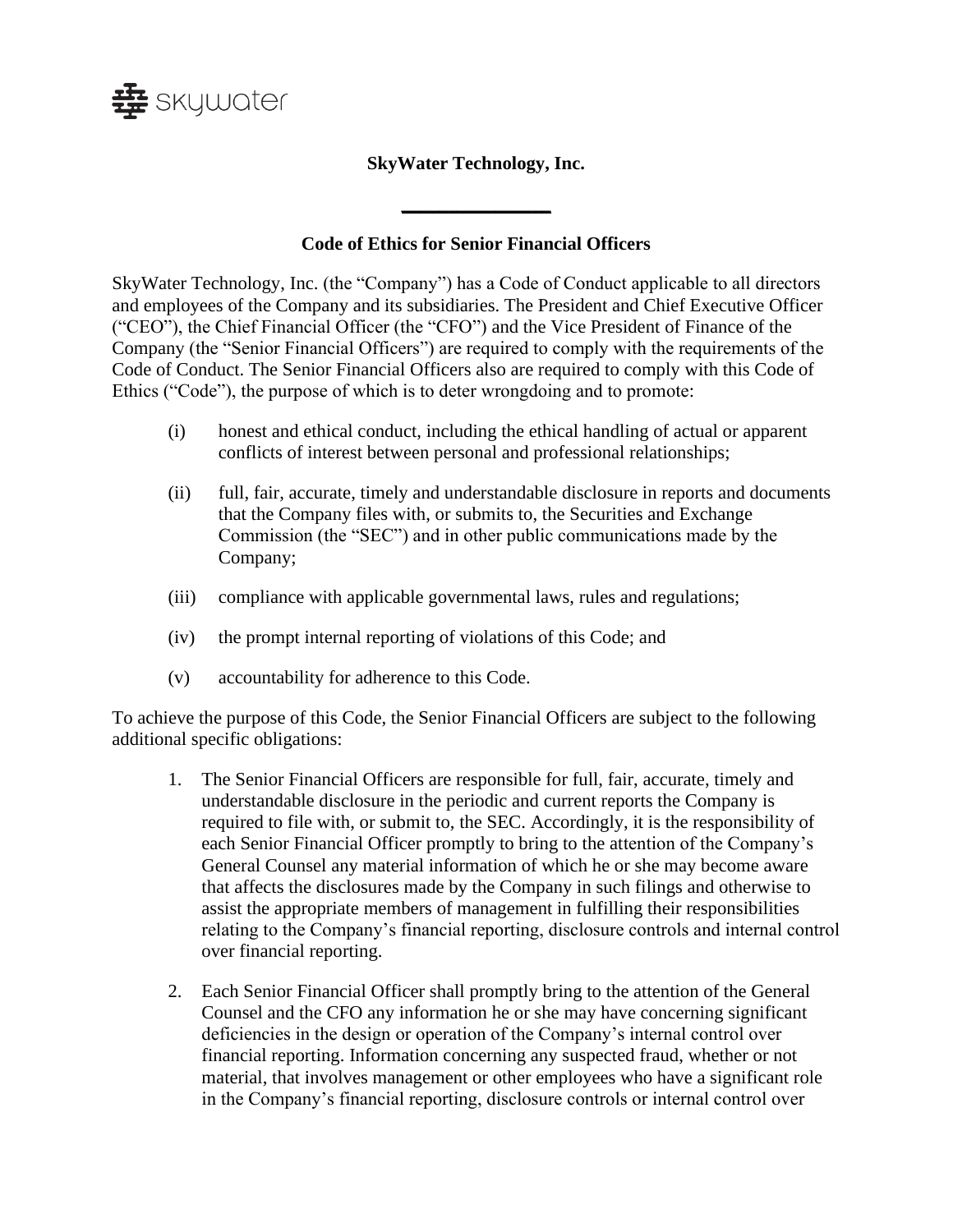financial reporting must be promptly brought to the attention of the General Counsel, unless the suspected fraud involves the General Counsel, in which case the matter should be brought to the attention of the CEO and the Audit Committee of the Board of Directors of the Company (the "Audit Committee").

- 3. Each Senior Financial Officer shall promptly bring to the attention of the General Counsel any information he or she may have concerning any suspected violation of the Company's Code of Conduct, including any potential conflicts of interest between personal and professional relationships, involving any management or other employees who have a significant role in the Company's financial reporting, disclosure controls or internal control over financial reporting, unless the suspected violation involves the General Counsel, in which case the matter should be brought to the attention of the CEO and the Audit Committee.
- 4. Each Senior Financial Officer shall promptly bring to the attention of the General Counsel any information he or she may have concerning evidence of a material violation, by the Company or any agent thereof, of the securities or other laws, rules or regulations applicable to the Company and the operation of its business unless the evidence of such material violation involves the General Counsel, in which case the matter should be brought to the attention of the CEO and the Audit Committee.

## **Administration of this Code**

The Board of Directors of the Company or a committee thereof (the "Board") shall determine, or designate appropriate persons to determine, appropriate actions to be taken in the event of violations of this Code by a Senior Financial Officer. Such actions shall be reasonably designed to deter wrongdoing and to promote accountability for adherence to this Code, and may include written notices to the individual involved that the Board has determined that there has been a violation, censure by the Board, demotion or re-assignment of the individual involved, suspension with or without pay or benefits (as determined by the Board) and termination of the individual's employment. In determining what action is appropriate in a particular case, the Board or such designee shall take into account all relevant information, including the nature and severity of the violation, whether the violation involved a single occurrence or repeated occurrences, whether the violation appears to have been intentional or inadvertent, whether such Senior Financial Officer had been advised prior to the violation as to the proper course of action and whether such Senior Financial Officer had committed other violations in the past.

Any waivers of this Code will be reported in accordance with SEC rules and requirements of the Nasdaq Stock Market.

Adopted by the Board of Directors on April 5, 2021